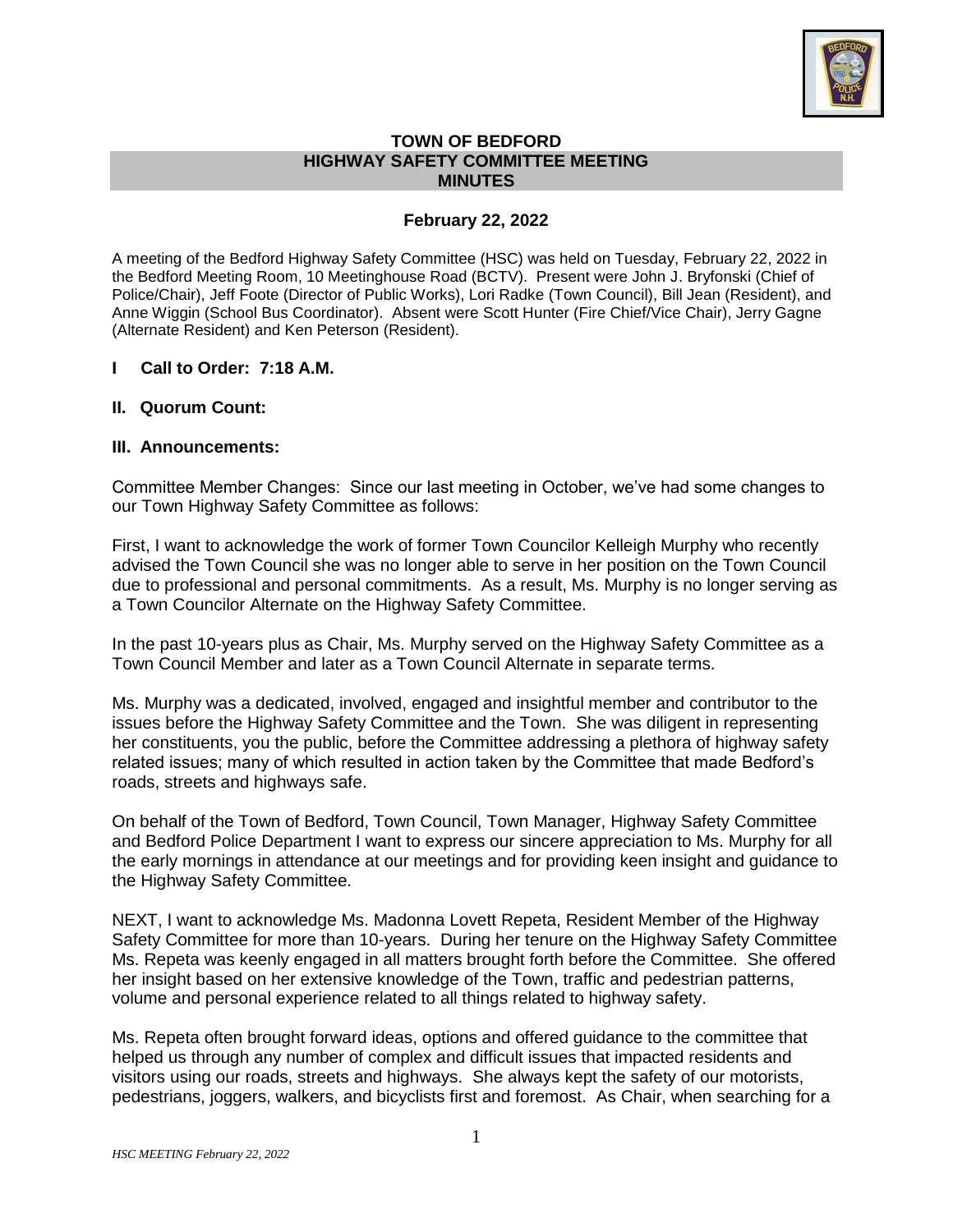motion on an agenda item, I could usually count on Madonna to offer up a motion for the committee to address and deliberate.

I have often said it takes a community to be safe; not just the police department but the community itself is a critical and integral part of how we address public safety issues, and it is volunteers like Ms. Repeta who take time out of their busy schedules for a decade or more to help keep us safe.

So again, on behalf of the Town of Bedford, Bedford Town Council, Town Manager and Bedford Police Department I want to express our deepest appreciation to Ms. Madonna Lovett Repeta for her many years of service to the Town as a member of the Bedford Highway Safety Committee.

With the departure of Ms. Repeta, I have the pleasure of announcing Committee Member Ken Peterson Resident Alternate has been appointed to a full member by the Town Council at its January 26, 2022, meeting.

As many of you know, Ken served for many years on the Highway Safety Committee in different capacities including Town Councilor, Resident and most recently Resident Alternate.

During his previous terms on the Committee Ken was responsible for bring a number of issues before the committee that resulted in recommendations from the Committee to the Town Council that later enacted ordinances or changes to ordinances. Probably the most notable of Ken's previous efforts involved his work in changing and upgrading the No Thru Trucking ordinance. This is only one example of his thoughtful and dedicated work on this committee. Although Ken was not able to be with us today due to a personal commitment, he's been a stalwart on the committee for many years and so we welcome him back as a Resident Member and look forward to his assistance in guiding the Highway Safety Committee forward making Bedford a more safe community.

Finally, I want to acknowledge all the members of the committee and especially the unpaid citizen volunteers including Town Council members, residents and alternates who disrupt their schedules to serve on the Highway Safety Committee.

You all do important work in keeping our community safe; its unpaid and sometimes a thankless position, but nevertheless so important to have your collective input, guidance, advice and leadership.

#### **IV. Approval of Minutes from October 26, 2021**

**Motion** by Bill Jean to accept the October 26, 2021, meeting minutes, **seconded** by Councilor Radke. **Vote taken – Motion Passed.** 

- **V. Correspondence/Communications –** No Correspondence to report.
- **VI. Sub Committee Reports –** None

#### **VII. New Business:**

**1. Request for reduction to the Speed Limit Sign from 30 mph to 25 mph in the vicinity of Presidential/Kennedy and Hamilton.**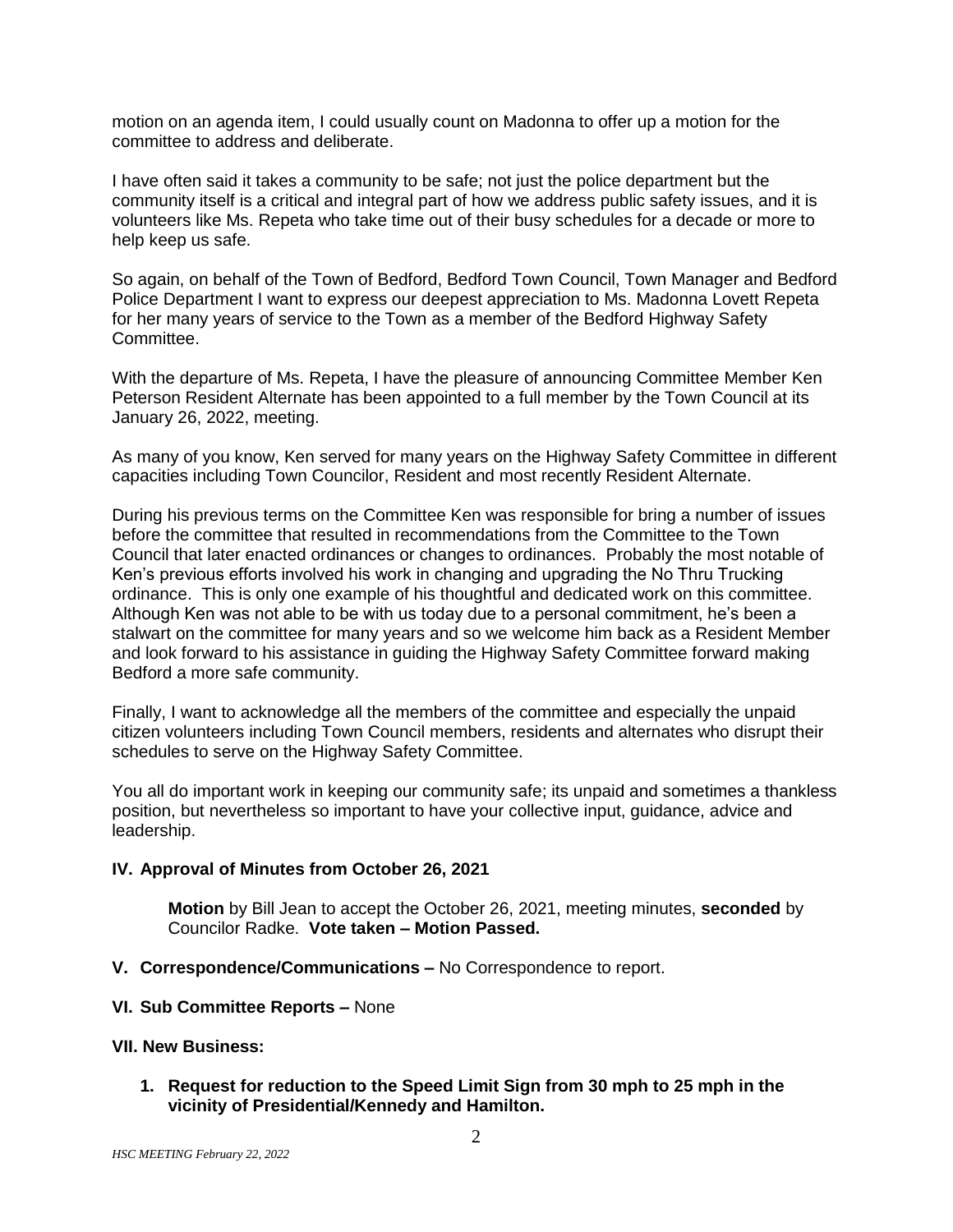On December 28, 2021, Town Resident Ms. Pamela Smart contacted the Highway Safety Committee by email to request an opportunity to make a presentation to the Committee regarding speeding in her neighborhood.

Pamela Smart resident of 11 Hamilton Way for the past 39 years. Many incidents have occurred over the years including damage to our trailer and fence. It is very difficult to back out of our driveway due to a curve and a hill coming. The most recent incident involved a six (6) year old boy that was nearly hit by one of the well-known speeders. Ms. Smart indicated the Police Department advised her to circulate a petition amongst the neighborhood residents relative to a reduction in the speed limit. Ms. Smart stated a petition was circulated that reflects support/signatures from 44 out of 48 homes in the neighborhood. Ms. Smart noted Kennedy Dr. is a straight away, that leads to increased speed up to the corner where Kennedy, Hamilton and Presidential all converge. Ms. Smart stated there have been too many close calls and we (Ms. Smart and her neighbors) request the HSC consider reducing the speed limit from 30 to 25 before something happens.

Kathy Johnson 14 Presidential Rd. This is a neighborhood of people, children and pets with a lot people being out on the road. The speeding cars are a real issue. This is a closed neighborhood, so there is no reason for anyone to be speeding 30 to 35 mph. The signed petition shows the strong concern for the reduction in speed.

Margaret O'Connell 15 Hamilton Way. Prior to the child almost being hit, two (2) mailboxes were taken out, one (1) vehicle went into a neighbor's yard over the stone wall and totaled their vehicle. Two (2) other vehicles ended up in the ditch that is in front of my house.

Chief Bryfonski noted that speeding is endemic in the State of NH and not just in Bedford. The chief indicated NH ranks amongst the worst states in terms of compliance with speed limits and offered his opinion as to why NH and Bedford suffers from endemic speeding: First, the relative low number of law enforcement officers and troopers available to focus just on traffic enforcement. Every police department in the state is resource challenged including Bedford with 200 miles of roads to police with only four (4) officers who are also required to answer an increasing number of calls for service that takes them away from proactive traffic enforcement. Additionally, the state's fine and fee structure is, in the chief's opinion, much too low to discourage people from violating vehicle and traffic laws. The chief stated that traffic safety is one of the Bedford Police Department's top priorities and underscored the residents who stated the area under discussion is a closed neighborhood and most likely the majority of the speeders are residents or visitors. In response to a question from a resident the chief encouraged residents to report speeding vehicles to the police department every time it occurs and to provide the license plate number so the investigating officer can contact the owner/operator and discuss the complaint and make a record of it in our system so that other officers will know this operator had been previously accused of speeding.

Councilor Radke: Has there been any mitigation such as putting up the message board to track the speed?

Ms. Smart: Yes, the radar trailer was placed on the straight away so when people saw this they would slow down and then speed up again once they passed the trailer. I am not sure if lowering the speed limit will help, but we do not know what else to do and we do not want something (bad) to happen.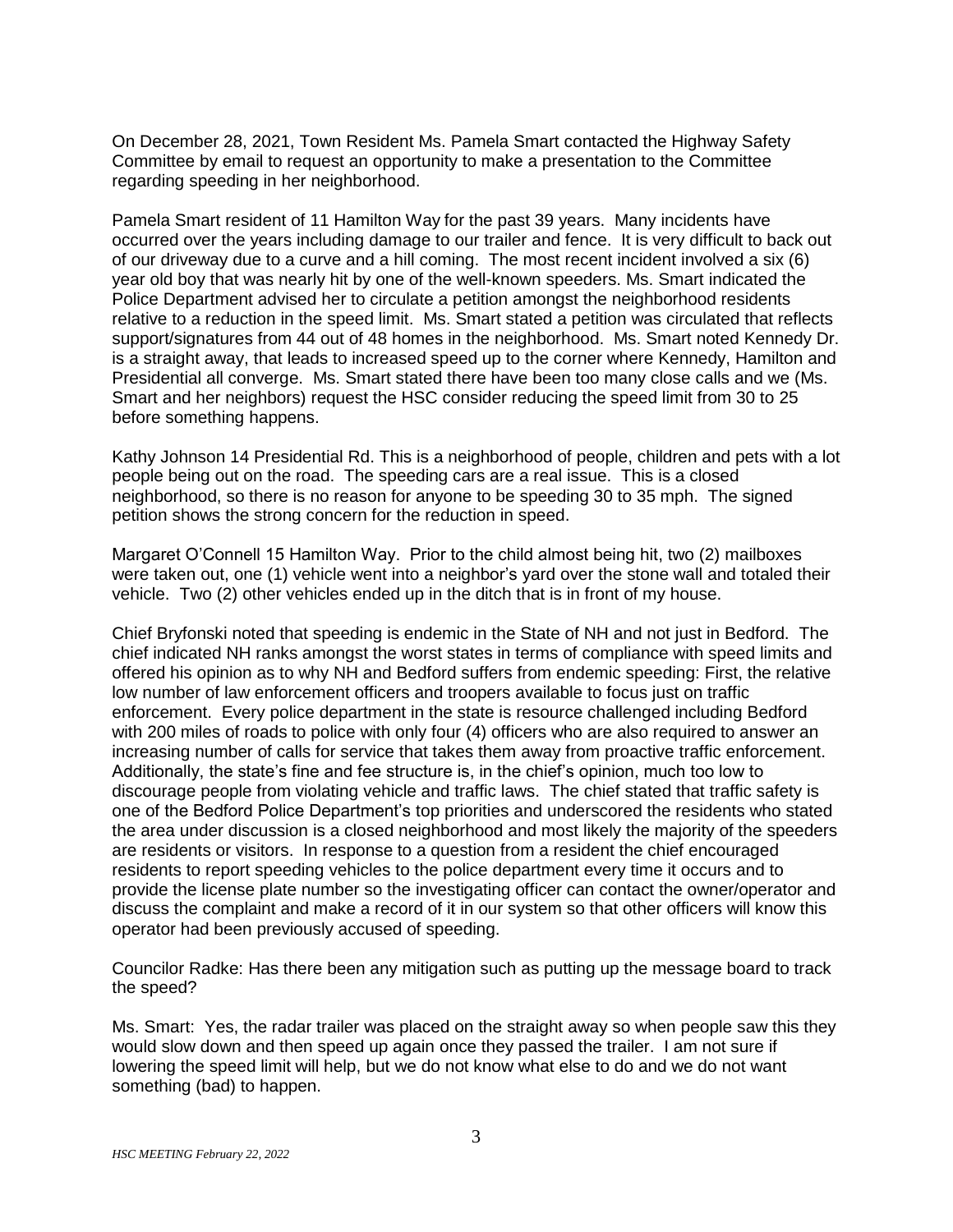Ms. O'Connell: Is there a possibility to put a stop sign at the intersection of Kennedy/ Presidential and Hamilton?

Chief Bryfonski: The Bedford Police Department deployed our radar trailer in the neighborhood last year with some additional traffic enforcement noting motorists usually slow down if the radar trailer indicates they are speeding. However, once the radar trailer and traffic enforcement is removed, people tend to revert back to their regular practices. The chief also noted the police department acquired some traffic volume and speed data in July 2021 noting the volume was low and likely restricted to mostly residents in the neighborhood.

Director Foote: I am not in favor of these stop signs in a low volume area. When we introduce mid-point stop signs, people will stop the first couple of times, then it becomes a rolling stop which is not effective, which causes another level of offender. All too often we hear it's the residents in the area that are the speeding offenders. If we were to introduce a lower speed, where would you propose the sign(s)?

Ms. Smart: Probably place the signs somewhere entering the neighborhood and someplace else on Kennedy. It is not just the residents that speed, the Pinard truck flies around the corner coming and going past my home. If the stop signs cause a rolling stop doesn't that slow them down? Also, this is a bus stop, and one child stays in the mom's car until the bus comes and the mom will walk her in front of the bus because the cars are coming and going. Truthfully, I feel this is the worst spot to have a bus stop. They pick up where the three (3) streets come together, and it is just unsafe. There are three (3) buses in the morning and two (2) around 8- 830 they fly through the neighborhood. I feel the stop sign would slow people which is a good thing.

Councilor Radke: What if you go back to all the residents and ask them how they would feel about the stop sign? I wonder if that would be the next step or an option.

Ms. Smart: That would be a project because everyone thought we were selling something.

Councilor Radke: Maybe even flyers in the mailbox?

Director Foote: People living in the area would probably not be interested (in introducing a stop).

Mr. Smart: No one will support a stop sign as it is an inconvenience to them.

Chief Bryfonski: I agree that you would not get support for a stop sign. This committee does have precedence for setting/lowering speed limit in certain closed loop neighborhoods. This may help a little and also help the officers lower the tolerance for issuing summonses. If recommended, there is a procedure/process, and it will take some time to get approval from the Town Council etc.

Director Foote: I do support lowering the speed based on the testimony today. Public works is the one who determines where the signage should go and sometimes the abutters are not too happy. If you have any indication as to where you want the signage that would help public works.

Ms. Smart: Doesn't the town own 10 feet?